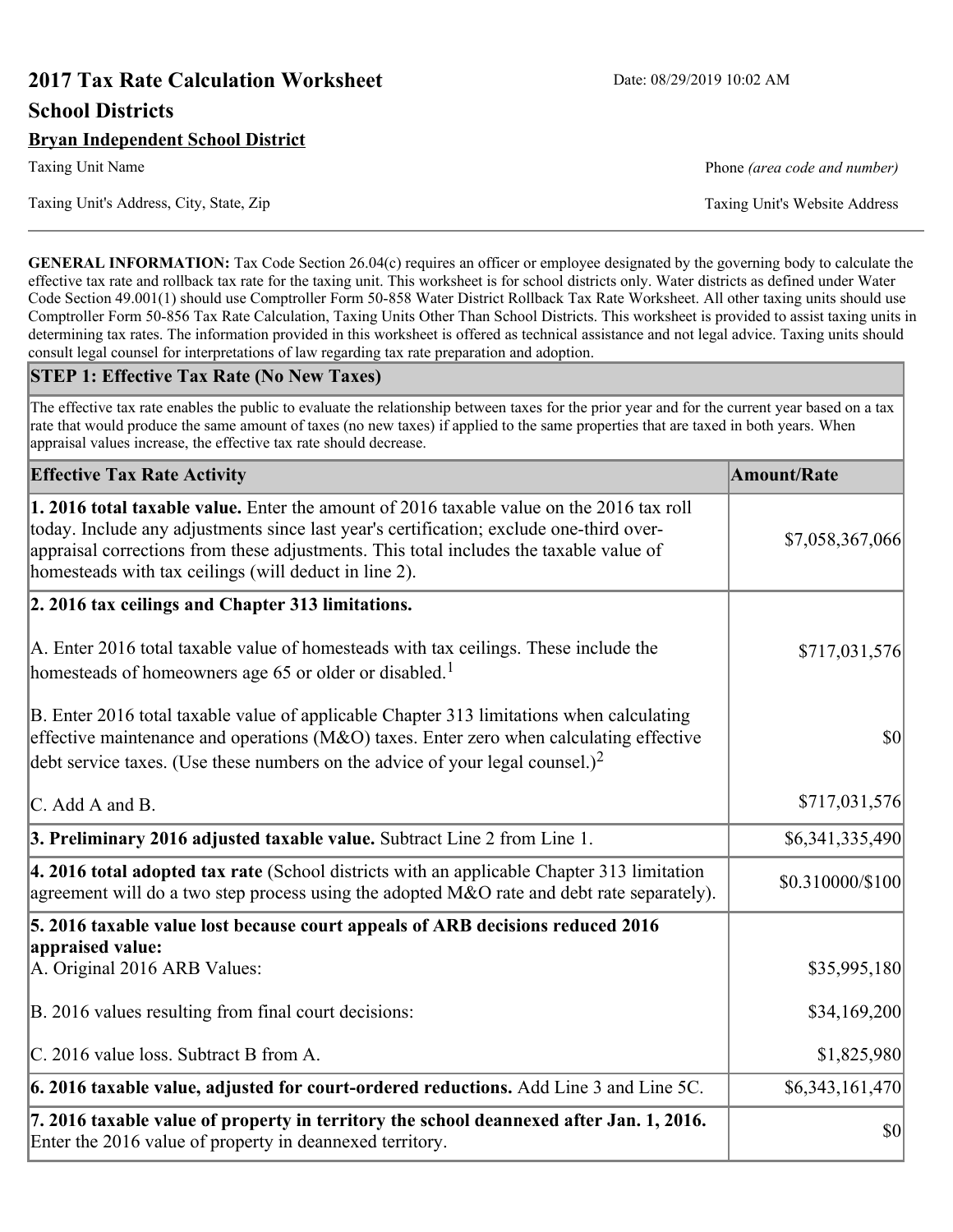| 8. 2016 taxable value lost because property first qualified for an exemption in 2017.<br>Note that lowering the amount or percentage of an existing exemption does not create a new<br>exemption or reduce taxable value. If the school district increased an original exemption, use<br>the difference between the original exempted amount and the increased exempted amount.<br>Do not include value lost due to freeport or goods-in-transit exemptions. |                 |
|--------------------------------------------------------------------------------------------------------------------------------------------------------------------------------------------------------------------------------------------------------------------------------------------------------------------------------------------------------------------------------------------------------------------------------------------------------------|-----------------|
| A. Absolute exemptions. Use 2016 market value:                                                                                                                                                                                                                                                                                                                                                                                                               |                 |
|                                                                                                                                                                                                                                                                                                                                                                                                                                                              | \$6,331,634     |
| B. Partial exemptions. 2017 exemption amount or 2017 percentage exemption times 2016<br>value:                                                                                                                                                                                                                                                                                                                                                               | \$12,095,173    |
| C. Value loss: Add A and B.                                                                                                                                                                                                                                                                                                                                                                                                                                  | \$18,426,807    |
| 9. 2016 taxable value lost because property first qualified for agricultural appraisal (1-<br>d or 1-d-1), timber appraisal, recreational/scenic appraisal or public access airport<br>special appraisal in 2017. Use only properties that qualified in 2017 for the first time; do<br>not use properties that qualified in 2016.                                                                                                                            |                 |
| A. 2016 market value:                                                                                                                                                                                                                                                                                                                                                                                                                                        | \$1,001,528     |
| B. 2017 productivity or special appraised value:                                                                                                                                                                                                                                                                                                                                                                                                             | \$38,980        |
| C. Value loss. Subtract B from A.                                                                                                                                                                                                                                                                                                                                                                                                                            | \$962,548       |
| 10. Total adjustments for lost value. Add Lines 7, 8C and 9C.                                                                                                                                                                                                                                                                                                                                                                                                | \$19,389,355    |
| 11. 2016 adjusted taxable value. Subtract Line 10 from Line 6.                                                                                                                                                                                                                                                                                                                                                                                               | \$6,323,772,115 |
| <b>12. Adjusted 2016 taxes.</b> Multiply Line 4 by Line 11 and divide by \$100.                                                                                                                                                                                                                                                                                                                                                                              | \$19,603,693    |
| [13. Taxes refunded for years preceding tax year 2016. Enter the amount of taxes refunded]<br>by the district for tax years preceding tax year 2016. Types of refunds include court<br>decisions, corrections and payment errors. Do not include refunds for tax year 2016. This<br>line applies only to tax years preceding tax year 2016.                                                                                                                  | \$9,630         |
| 14. Adjusted 2016 taxes with refunds. Add Lines 12 and 13.                                                                                                                                                                                                                                                                                                                                                                                                   | \$19,613,323    |
| 15. Total 2017 taxable value on the 2017 certified appraisal roll today. This value<br>includes only certified values and includes the total taxable value of homesteads with tax<br>ceilings (will deduct in Line 17). These homesteads include homeowners age 65 or older or<br>disabled.                                                                                                                                                                  |                 |
| A. Certified values only: <sup>3</sup>                                                                                                                                                                                                                                                                                                                                                                                                                       | \$7,821,977,884 |
| <b>B. Pollution control and energy storage exemption:</b> Deduct the value of property<br>exempted for the current tax year for the first time as pollution control or energy storage<br>system property:                                                                                                                                                                                                                                                    | $$-0$           |
| <b>C. Total value.</b> Subtract B from A.                                                                                                                                                                                                                                                                                                                                                                                                                    | \$7,821,977,884 |
|                                                                                                                                                                                                                                                                                                                                                                                                                                                              |                 |
| 16. Total value of properties under protest or not included on certified appraisal roll.                                                                                                                                                                                                                                                                                                                                                                     |                 |
| A. 2017 taxable value of properties under protest. The chief appraiser certifies a list of                                                                                                                                                                                                                                                                                                                                                                   |                 |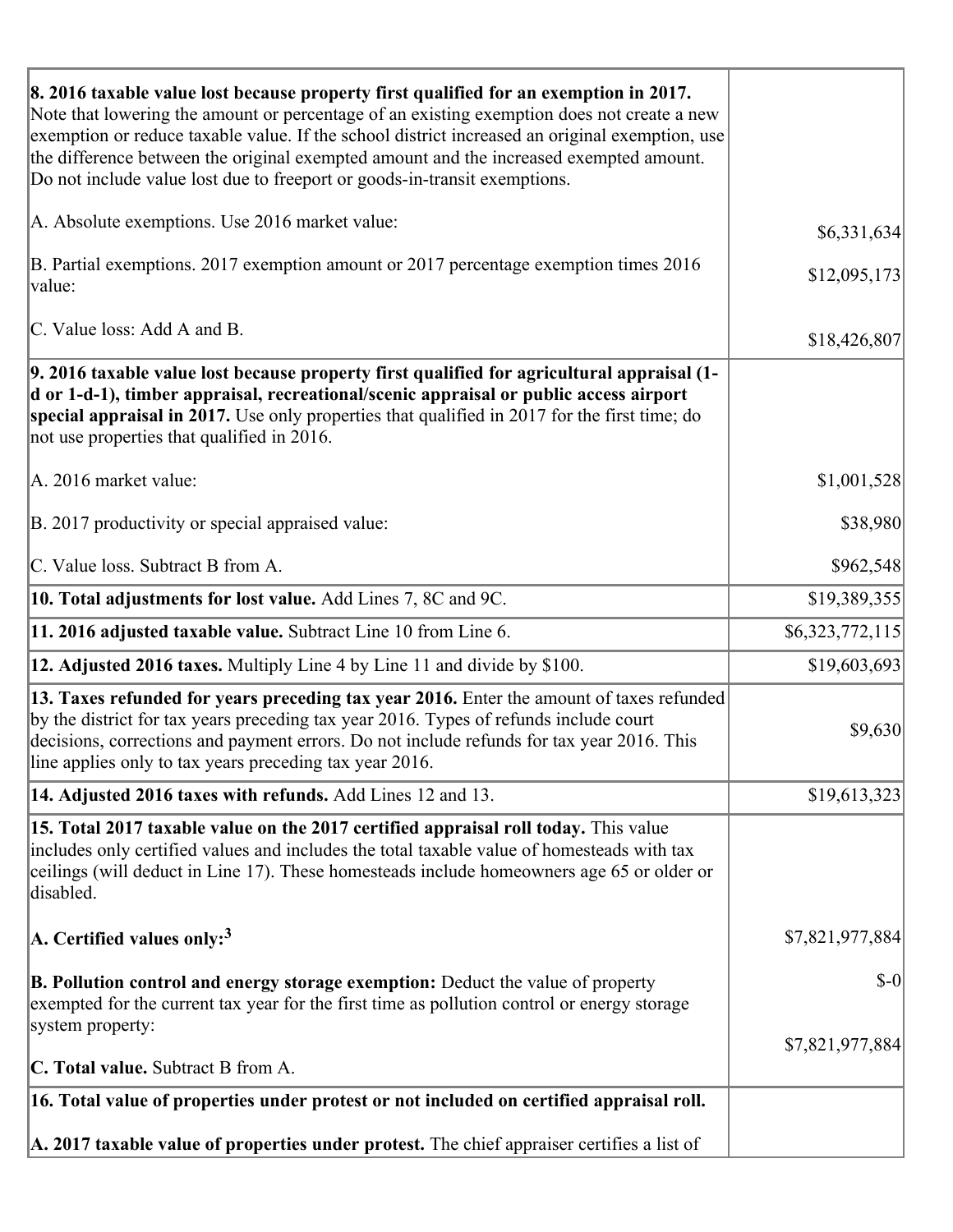| properties still under ARB protest. The list shows the appraisal district's value and the<br>taxpayer's claimed value, if any, or an estimate of the value if the taxpayer wins. For each of<br>the properties under protest, use the lowest of these values. Enter the total value.                                                                                                                                                                                                                                                                                                                                                                                                                      | \$3,561,236      |
|-----------------------------------------------------------------------------------------------------------------------------------------------------------------------------------------------------------------------------------------------------------------------------------------------------------------------------------------------------------------------------------------------------------------------------------------------------------------------------------------------------------------------------------------------------------------------------------------------------------------------------------------------------------------------------------------------------------|------------------|
| B. 2017 value of properties not under protest or included on certified appraisal roll.<br>The chief appraiser gives school districts a list of those taxable properties that the chief<br>appraiser knows about, but are not included in the appraisal roll certification. These<br>properties are not on the list of properties that are still under protest. On this list of<br>properties, the chief appraiser includes the market value, appraised value and exemptions for<br>the preceding year and a reasonable estimate of the market value, appraised value and<br>exemptions for the current year. Use the lower market, appraised or taxable value (as<br>appropriate). Enter the total value. | <b>\$0</b>       |
| C. Total value under protest or not certified: Add A and B.                                                                                                                                                                                                                                                                                                                                                                                                                                                                                                                                                                                                                                               | \$3,561,236      |
| 17. 2017 tax ceilings and Chapter 313 limitations.<br>A. Enter 2017 total taxable value of homesteads with tax ceilings. These include the<br>homesteads of homeowners age 65 or older or disabled. <sup>4</sup>                                                                                                                                                                                                                                                                                                                                                                                                                                                                                          | \$790,305,243    |
| B. Enter 2017 total taxable value of applicable Chapter 313 limitations when<br>calculating effective M&O taxes. Enter zero when calculating effective debt service taxes.<br>(Use these numbers on the advice of your legal counsel.) <sup>5</sup>                                                                                                                                                                                                                                                                                                                                                                                                                                                       | $ 10\rangle$     |
| C. Add A and B.                                                                                                                                                                                                                                                                                                                                                                                                                                                                                                                                                                                                                                                                                           | \$790,305,243    |
| 18. 2017 total taxable value. Add Lines 15C and 16C. Subtract Line 17C.                                                                                                                                                                                                                                                                                                                                                                                                                                                                                                                                                                                                                                   | \$7,035,233,877  |
| 19. Total 2017 taxable value of properties in territory annexed after Jan. 1, 2016.<br>Include both real and personal property. Enter the 2017 value of property in territory<br>annexed by the school district.                                                                                                                                                                                                                                                                                                                                                                                                                                                                                          | \$0              |
| 20. Total 2017 taxable value of new improvements and new personal property located<br>in new improvements. New means the item was not on the appraisal roll in 2016. New<br>additions to existing improvements may be included if the appraised value can be<br>determined. New personal property in a new improvement must have been brought into the<br>school district after Jan. 1, 2016, and be located in a new improvement.                                                                                                                                                                                                                                                                        | \$247,257,693    |
| 21. Total adjustments to the 2017 taxable value. Add Lines 19 and 20.                                                                                                                                                                                                                                                                                                                                                                                                                                                                                                                                                                                                                                     | \$247,257,693    |
| $ 22.2017$ adjusted taxable value. Subtract Line 21 from Line 18.                                                                                                                                                                                                                                                                                                                                                                                                                                                                                                                                                                                                                                         | \$6,787,976,184  |
| <b>23. 2017 effective tax rate.</b> Divide Line 14 by Line 22 and multiply by \$100.                                                                                                                                                                                                                                                                                                                                                                                                                                                                                                                                                                                                                      | \$0.288942/\$100 |
| 24. 2017 effective tax rate for ISDs with Chapter 313 Limitations. Add together the<br>effective tax rates for M&O and debt service for those school districts that participate in an<br>applicable Chapter 313 limitations agreement.                                                                                                                                                                                                                                                                                                                                                                                                                                                                    | \$0/\$100        |

<sup>1</sup>Tex. Tax Code Section  $26.012(14)$ 

<sup>2</sup>Tex. Tax Code Section 26.012(6)

 $3$ Tex. Tax Code Section 26.012(6)

 ${}^{4}$ Tex. Tax Code Section 26.012(6)(A)(i)

 ${}^{5}$ Tex. Tax Code Section 26.012(6)(A)(ii)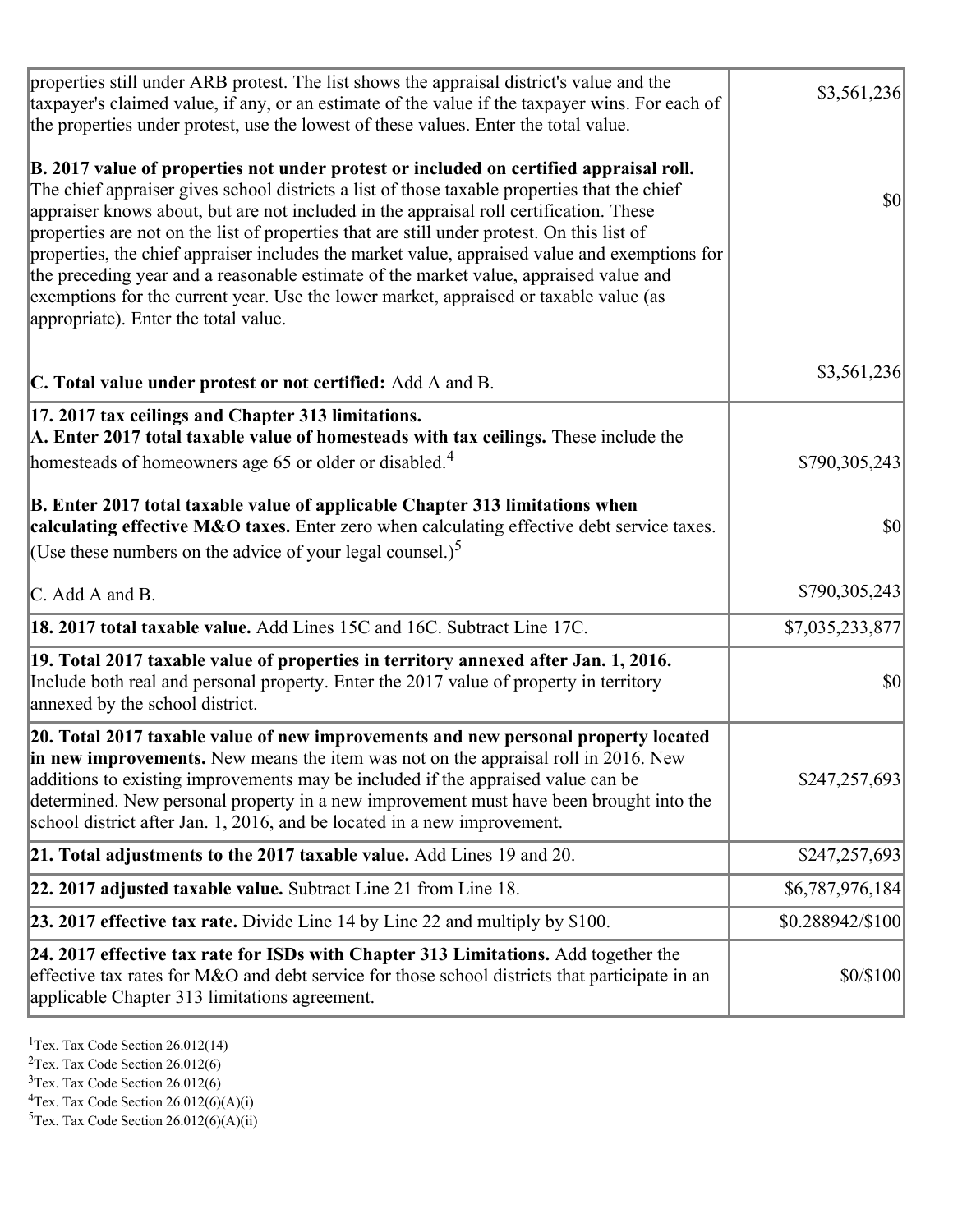## **STEP 2: Rollback Tax Rate**

Most school districts calculate a rollback tax rate that is split into two separate rates:

- 1. **Maintenance and Operations (M&O):** School districts must use the lesser amount of the following methods to calculate the M&O rate:
	- Four cents (\$0.04) PLUS current year's compression rate multiplied by \$1.50 (usually \$1) PLUS any additional cents approved by voters at a 2006 or subsequent rollback election; OR
	- Current year $i/\frac{1}{2}$ s compression rate multiplied by six cents (usually four cents) PLUS effective M&O rate which includes school formula funding calculations.<sup>6</sup>
- 2. **Debt:** The debt tax rate includes the debt service necessary to pay the school district's debt payments in the coming year. This rate accounts for principal and interest on bonds and other debt secured by property tax revenue.

In most cases the rollback tax rate exceeds the effective tax rate, but occasionally decreases in a school district's debt service will cause the effective tax rate to be higher than the rollback tax rate.

| <b>Rollback Tax Rate Activity</b>                                                                                                                                                                                                                                                                                                                                       | <b>Amount/Rate</b> |
|-------------------------------------------------------------------------------------------------------------------------------------------------------------------------------------------------------------------------------------------------------------------------------------------------------------------------------------------------------------------------|--------------------|
| 25. Maintenance and operations (M&O) tax rate. Enter \$1.50 OR the 2005 adopted<br>M&O rate if voters approved a rate higher than \$1.50.                                                                                                                                                                                                                               | \$1.500000/\$100   |
| $26.$ Multiply line 25 times $0.6667$                                                                                                                                                                                                                                                                                                                                   | \$1.0000/\$100     |
| 27. 2017 rollback M&O rate. Use the lesser of the M&O rate as calculated in Tax Code<br>Section 26.08(n)(2)(A) and (B).                                                                                                                                                                                                                                                 | \$1.040000/\$100   |
| 28. Total 2017 debt to be paid with property tax revenue.<br>Debt means the interest and principal that will be paid on debts that:<br>$(1)$ Are paid by property taxes,<br>$(2)$ Are secured by property taxes,<br>$(3)$ Are scheduled for payment over a period longer than one year, and<br>$(4)$ Are not classified in the school district's budget as M&O expenses |                    |
| A. Debt includes contractual payments to other school districts that have incurred debt on<br>behalf of this school district, if those debts meet the four conditions above. Include only<br>amounts that will be paid from property tax revenue. Do not include appraisal district budget<br>payments. Enter debt amount:                                              | \$20,354,031       |
| B. Subtract unencumbered fund amount used to reduce total debt.                                                                                                                                                                                                                                                                                                         | \$0                |
| C. Subtract state aid received for paying principal and interest on debt for facilities through<br>the existing debt allotment program and/or instructional facilities allotment program.                                                                                                                                                                               | \$224,000          |
| D. Adjust debt: Subtract B and C from A.                                                                                                                                                                                                                                                                                                                                | \$20,130,031       |
| 29. Certified 2016 excess debt collections. Enter the amount certified by the collector.                                                                                                                                                                                                                                                                                | \$0                |
| <b>30. Adjusted 2017 debt.</b> Subtract line 29 from line 28D.                                                                                                                                                                                                                                                                                                          | \$20,130,031       |
| 31. Certified 2017 anticipated collection rate. Enter the rate certified by the collector. If<br>the rate is 100 percent or greater, enter 100 percent.                                                                                                                                                                                                                 | 100.00%            |
| 32. 2017 debt adjusted for collections. Divide line 30 by line 31.                                                                                                                                                                                                                                                                                                      | \$20,130,031       |
| 33. 2017 total taxable value. Enter amount on line 18.                                                                                                                                                                                                                                                                                                                  | \$7,035,233,877    |
| 34. 2017 debt tax rate. Divide line 32 by line 33 and multiply by $$100$ .                                                                                                                                                                                                                                                                                              | \$0.286131/\$100   |
| 35. 2017 rollback tax rate. Adds lines 27 and 34.                                                                                                                                                                                                                                                                                                                       | \$1.326131/\$100   |